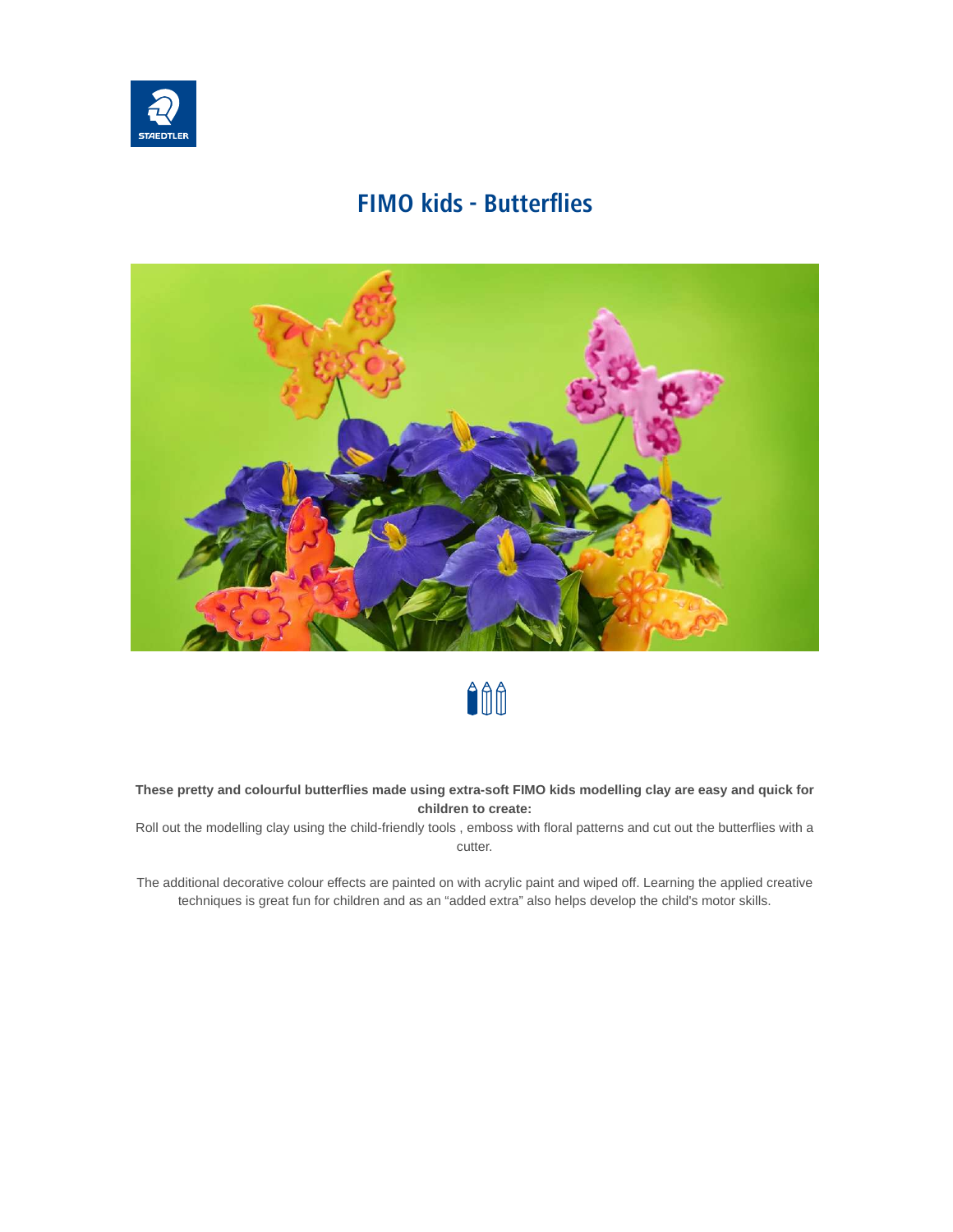



To create a butterfly, roll a block of FIMO kids modelling clay in the colour you want into a thick ball in your hands.

Place the FIMO kids ball on a piece of baking paper and press it slightly flatter with your hands.

Then roll the modelling clay with the roller from the FIMO kids work&play set (8700 31) into a 2 mm thick flat sheet.



Next emboss a flower patter using the FIMO kids work&play "stars and flowers" motif roller (8700 35). Moisten the drum of the "flower" motif roller with a bit of water.

Then role the roller two or three times (with each strip next to the previous strip) along or across the sheet of FIMO kids modelling clay. As if by magic, you can now see the flower patterns in the FIMO kids clay.

If you want a particular flower to be visible at a particular place on the modelling clay, press the roller with the desired flower down onto the clay, do not roll it.







Press the cutter firmly into the FIMO kids modelling clay. First remove the modelling clay protruding out of the cutter, then carefully remove the cutter.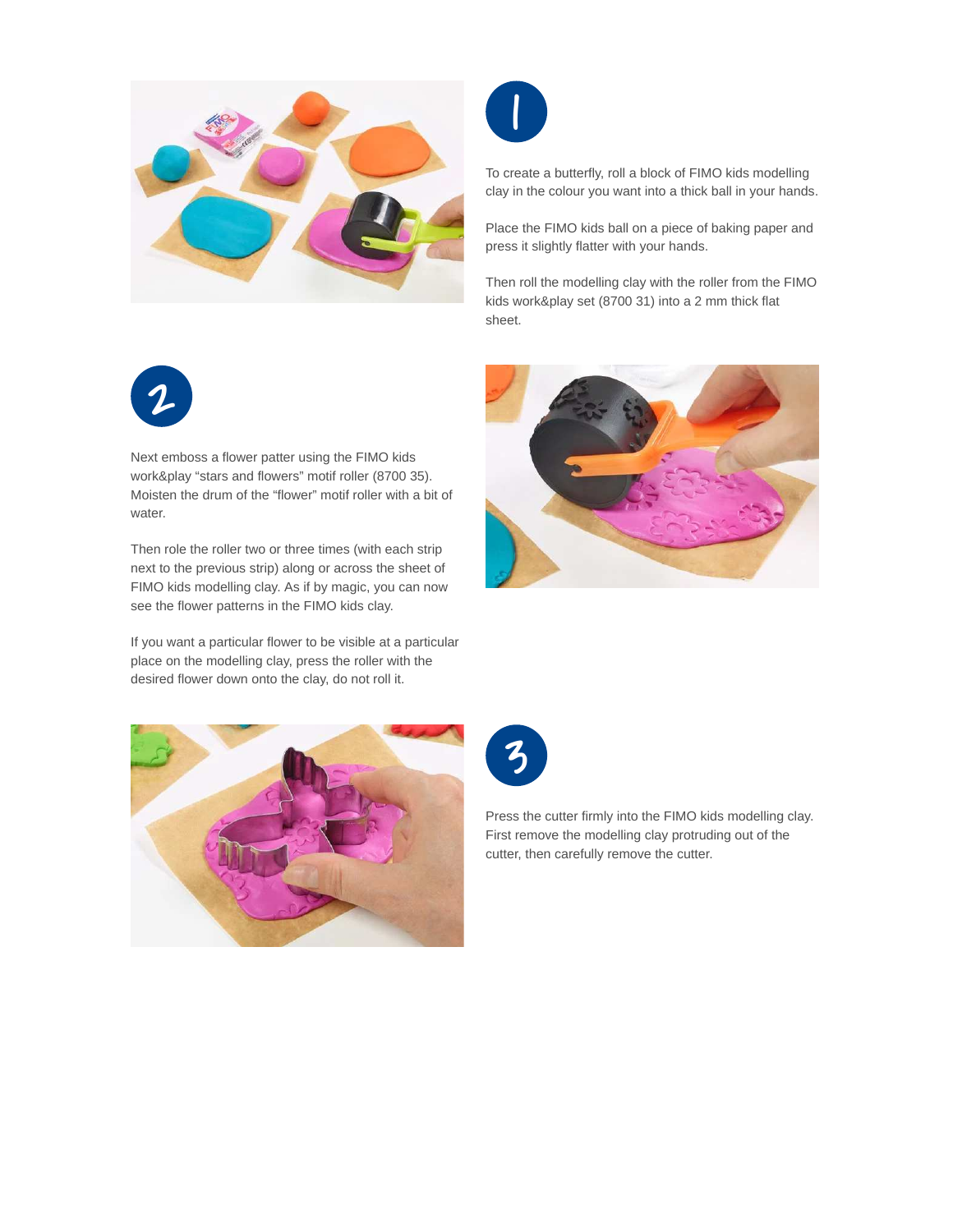

Harden the shapes (on the baking paper) for 30 minutes in an oven preheated to 110°C.

Let them cool down and remove the baking paper.

Now you can paint the butterflies with acrylic paint. Apply the colour you want generously and undiluted to the butterfly.







Wipe off any paint that is still liquid with a damp cloth. This automatically only removes the paint on the top parts of the motifs on the butterfly.

The paint in the deeper motif areas, i.e. the embossed flower pattern, is left on. Leave the butterflies to dry and varnish them.

Attach the finished butterflies to the background you want using double-sided adhesive tape. The pretty butterflies like to flutter in the window, or on a wall, vase, mirror or shelf.

### **Tip: Butterfly mobile**

Colourful butterflies dancing in the wind. The pretty butterflies move by themselves if they are attached to a mobile with nylon threads or a thin satin ribbon.

#### **Tip: Decorative stake**

The butterflies make a great decorative stake for flower pots and bouquets. Simply attach a piece of wire to the back of the butterfly with coloured adhesive tape. A nice gift idea for any occasion.





## **Overview of materials**